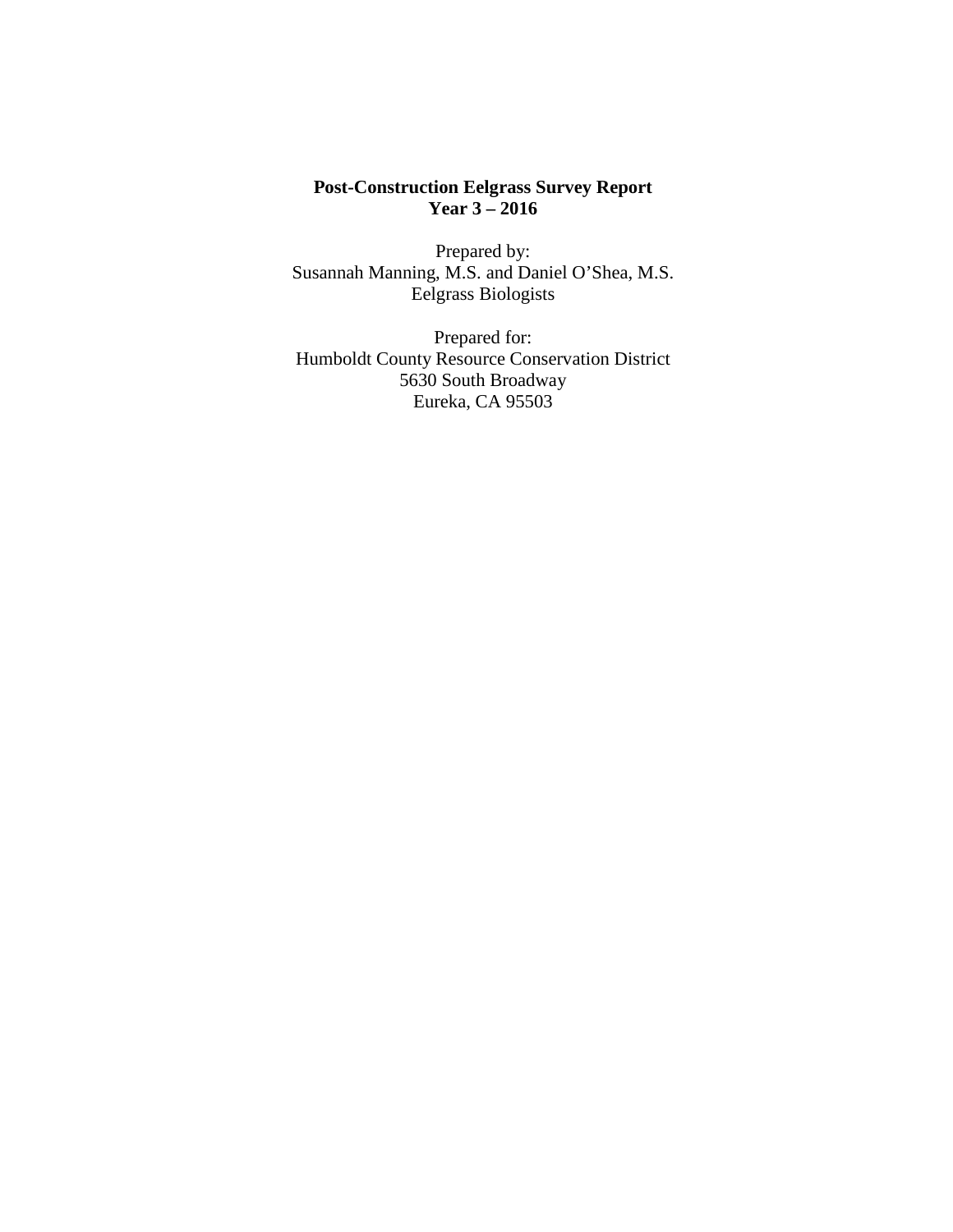Table of Contents 2

| 1) INTRODUCTION                                                                                  | $\overline{4}$ |
|--------------------------------------------------------------------------------------------------|----------------|
| 2) METHODS                                                                                       | $\overline{4}$ |
| 2.1) Eelgrass Extent                                                                             | $\overline{4}$ |
| 2.2) Percent Cover                                                                               |                |
| 2.3) Shoot Density                                                                               | $\frac{5}{5}$  |
| 2.4) Non-Native Eelgrass                                                                         |                |
| 2.5) Photo Documentation                                                                         | 5              |
| 2.6) Control Site                                                                                | 5              |
| Figure 1: Salt River Ecosystem Restoration Project, pre-construction. Z. marina survey           |                |
| area and Morgan Slough reference site.                                                           | 6              |
| Figure 2: 2015 Z. marina extent cover, transect marker locations and channel elevations          |                |
| for Salt River.                                                                                  | $\overline{7}$ |
| Table 1: 2015 locations of Salt River transect markers, including 7 additional transects.        | $8\,$          |
| Table 2: 2015 locations of Morgan Slough transect markers.                                       | 9              |
| 3) RESULTS                                                                                       |                |
| 3.1) Eelgrass Extent                                                                             | 10             |
| 3.2) Percent Cover                                                                               | 10             |
| Table 3.1: 2016 Z. <i>marina</i> percent cover within the Salt River project area.               | 11             |
| Table 3.2: 2015 Z. marina percent cover within the Salt River project area.                      | 11             |
| Table 3.3: 2014 Z. marina percent cover within the Salt River project area.                      | 11             |
| Table 3.4: 2013 Z. marina percent cover within the Salt River project area.                      | 11             |
| Table 4.1: 2016 Z. marina percent cover by zone within the Morgan Slough project area.           | 12             |
| Table 4.2: 2015 Z. marina percent cover by zone within the Morgan Slough project area. 12        |                |
| Table 4.3: 2014 Z. <i>marina</i> percent cover by zone within the Morgan Slough project area. 12 |                |
| Table 4.4: 2013 Z. marina percent cover by zone within the Morgan Slough project area. 12        |                |
| 3.3) Shoot Density                                                                               | 13             |
| Table 5.1: 2016 Z. marina shoot density within the Salt River project area.                      | 14             |
| Table 5.2: 2015 Z. marina shoot density within the Salt River project area.                      | 14             |
| Table 5.3: 2014 Z. <i>marina</i> shoot density within the Salt River project area.               | 14             |
| Table 5.4: 2013 Z. marina shoot density within the Salt River project area.                      | 14             |
| Table 6.1: 2016 Z. marina shoot density within the Morgan Slough control area.                   | 15             |
| Table 6.2: 2015 Z. marina shoot density within the Morgan Slough control area.                   | 15             |
| Table 6.3: 2014 Z. marina shoot density within the Morgan Slough control area.                   | 15             |
| Table 6.4: 2013 Z. marina shoot density within the Morgan Slough control area.                   | 15             |
| 4) COMPARISONS BETWEEN YEARS                                                                     | 16             |
| 4.1) Eelgrass Extent                                                                             | 16             |
| 4.2) Percent Cover                                                                               | 16             |
| 4.3) Density                                                                                     | 16             |
| 4.4) Non-Native Eelgrass                                                                         | 16             |
| 4.5) Photo Documentation                                                                         | 16             |
| 5) DISCUSSION                                                                                    |                |
| 5.1) Eelgrass Extent                                                                             | 18             |
| 5.2) Salt River Percent Cover                                                                    | 18             |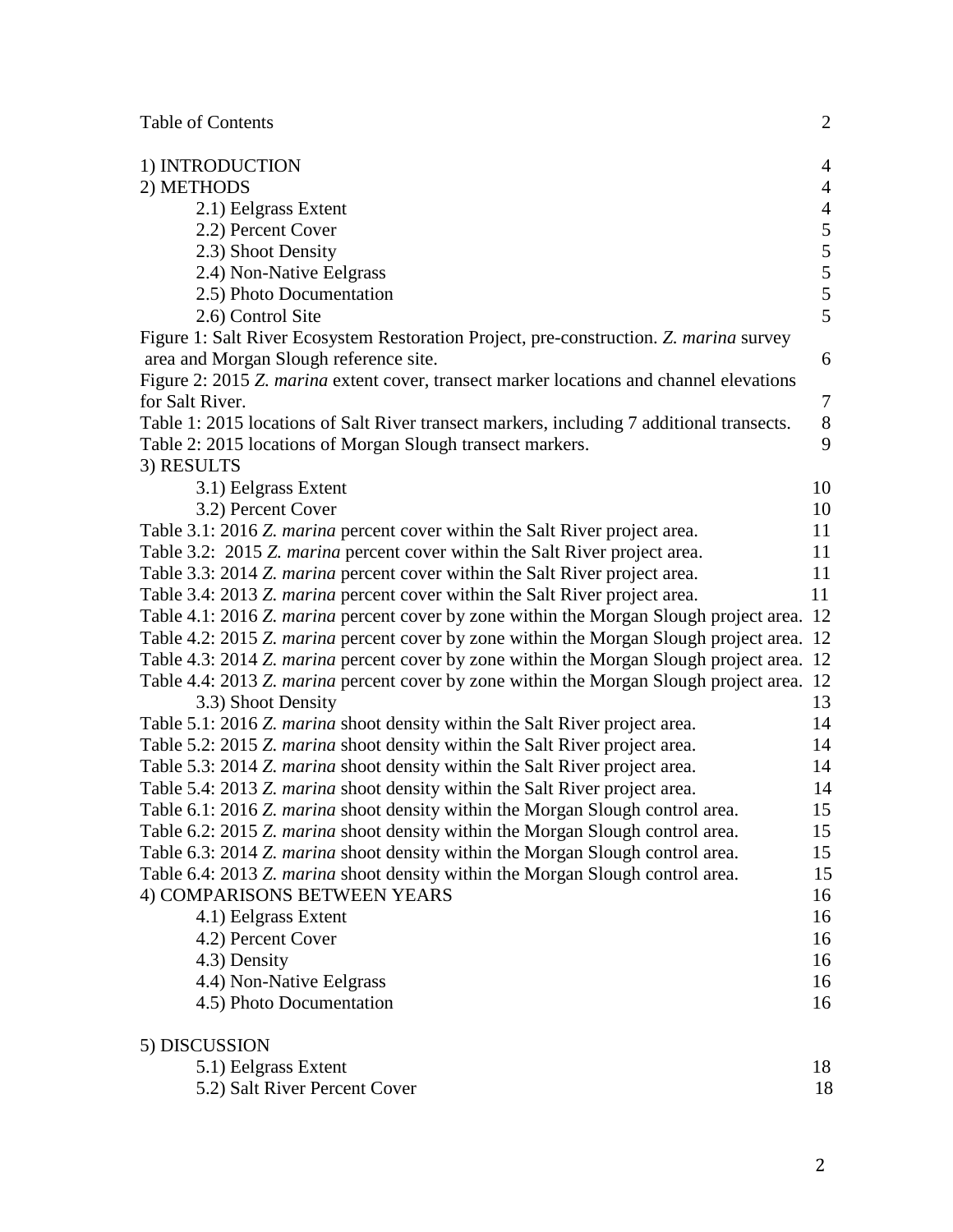| 5.3) Salt River Density          |     |
|----------------------------------|-----|
| 5.4) Morgan Slough Percent Cover |     |
| 5.5) Morgan Slough Density       | 19. |
| 5.6) Eel River Delta             | 19. |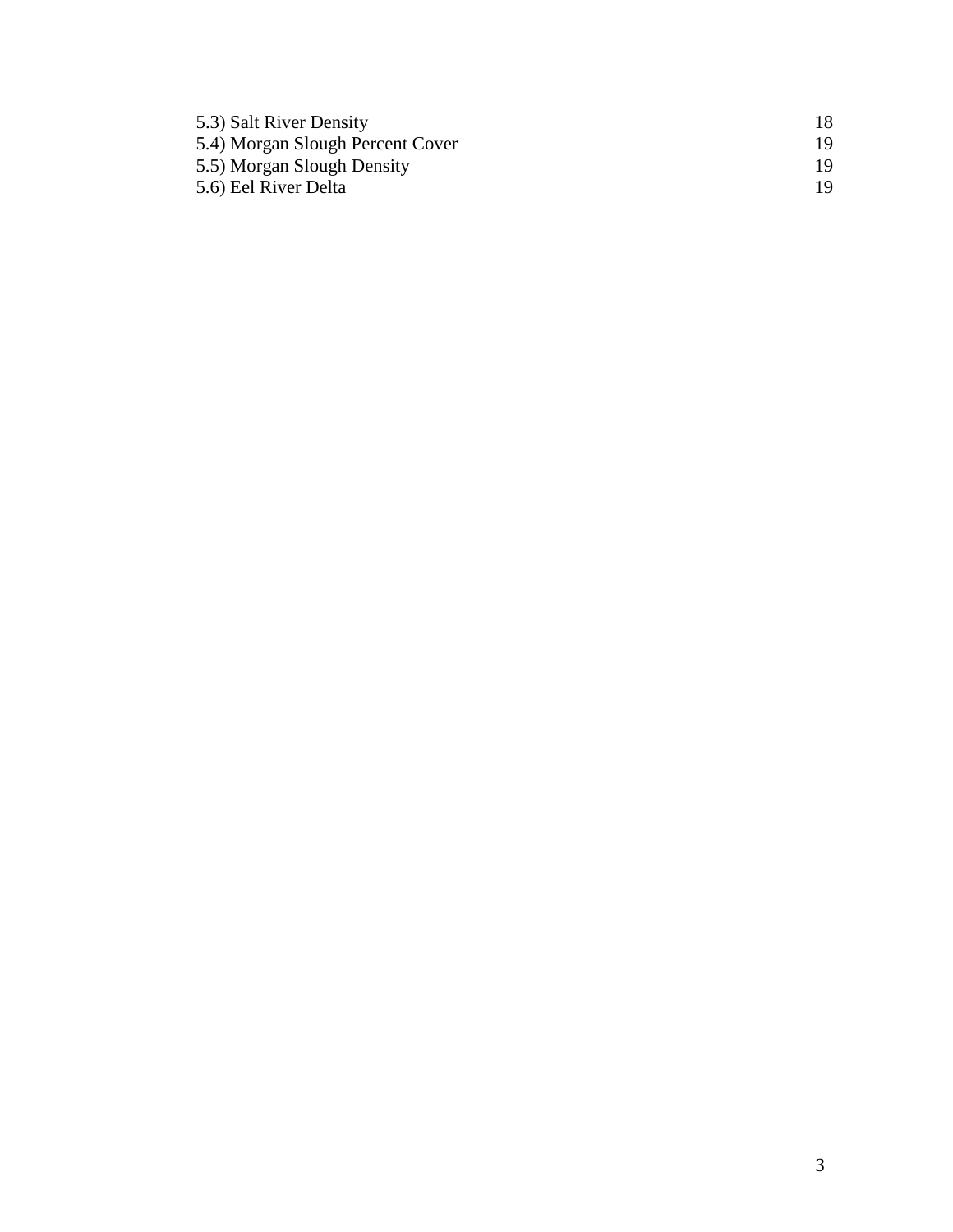# **1) INTRODUCTION**

In 2013, the Salt River Ecosystem Restoration Project converted 330 acres of dairy ranch into a salt marsh estuary. 4.02 km of the Salt River channel was excavated, expanded, and deepened. Over 4.8 km of new slough channels were excavated and enhanced. Restoration goals include increased habitat value, long-term sediment management and improved drainage/floodplain functioning.

Rare plant surveys were conducted throughout the project area in 2010. *Zostera marina*, a native species of eelgrass, was found in the Salt River for 2,286 meters, beginning upstream from the confluence with Cutoff Slough. The California Coastal Commission special conditions for CDP 1-10-32 states that within three years of completion of the project, the entire pre-construction eelgrass impact area plus the restored areas suitable for eelgrass recruitment shall have an extent of vegetative cover equal to at least 1.2 times the impacted area and have an average density equal to the pre-construction average density.

Pre-construction *Z. marina* surveys were conducted in 2013 to create a baseline for comparison to three yearly post-construction surveys. This document is the third of the three yearly post-construction *Z. marina* surveys and will be utilized in determining if the California Coastal Commission success criteria have been met.

# **2) METHODS**

The 2016 post-construction *Z. marina* surveys were conducted during lower low water levels on the following dates and tidal heights in 2016:

June 21 / - 1.0 ft; June 22 / - 1.03ft; June 23 / - 0.94.ft; June 24 /- 0.72 ft; June 26 / 0.07 ft July 3 / - 1.56 ft; July 4 / - 1.72 ft

The field methods utilized at the Salt River project area were duplicated at Morgan Slough, a nearby control site similar to, but not affected by, restoration activities (See Figure 1). Monitoring of the control site will aid in identifying environmental factors not associated with the project activities that potentially influence *Z. marina* recruitment in the Salt River.

### **2.1) Eelgrass Extent**

The 2016 eelgrass survey was initiated at the confluence of the Salt River and Cutoff Slough at the western end of the project area. Extent is defined as the area where *Z. marina* was observed. Discrete patches are separated from adjacent eelgrass patches by at least a meter, whereas, continuous eelgrass beds are less than one meter apart. GPS coordinates were recorded in the center of each discrete patch and assigned a number as indicated on the map (see Figure 2). Length and location of continuous *Z. marina* beds were also recorded and mapped.

# **2.2) Percent Cover**

The percent cover was visually estimated by measuring how much of the substrate was covered by eelgrass within a  $0.25 \text{ m}^2$  quadrat. Percent bottom cover is defined as total plant coverage per total bed area. Cover categories are given as the percentage of substrate covered by eelgrass. For example, if 90% of the substrate is exposed, that represents 10% coverage. If 50% of the substrate is exposed, that represents 50% coverage. See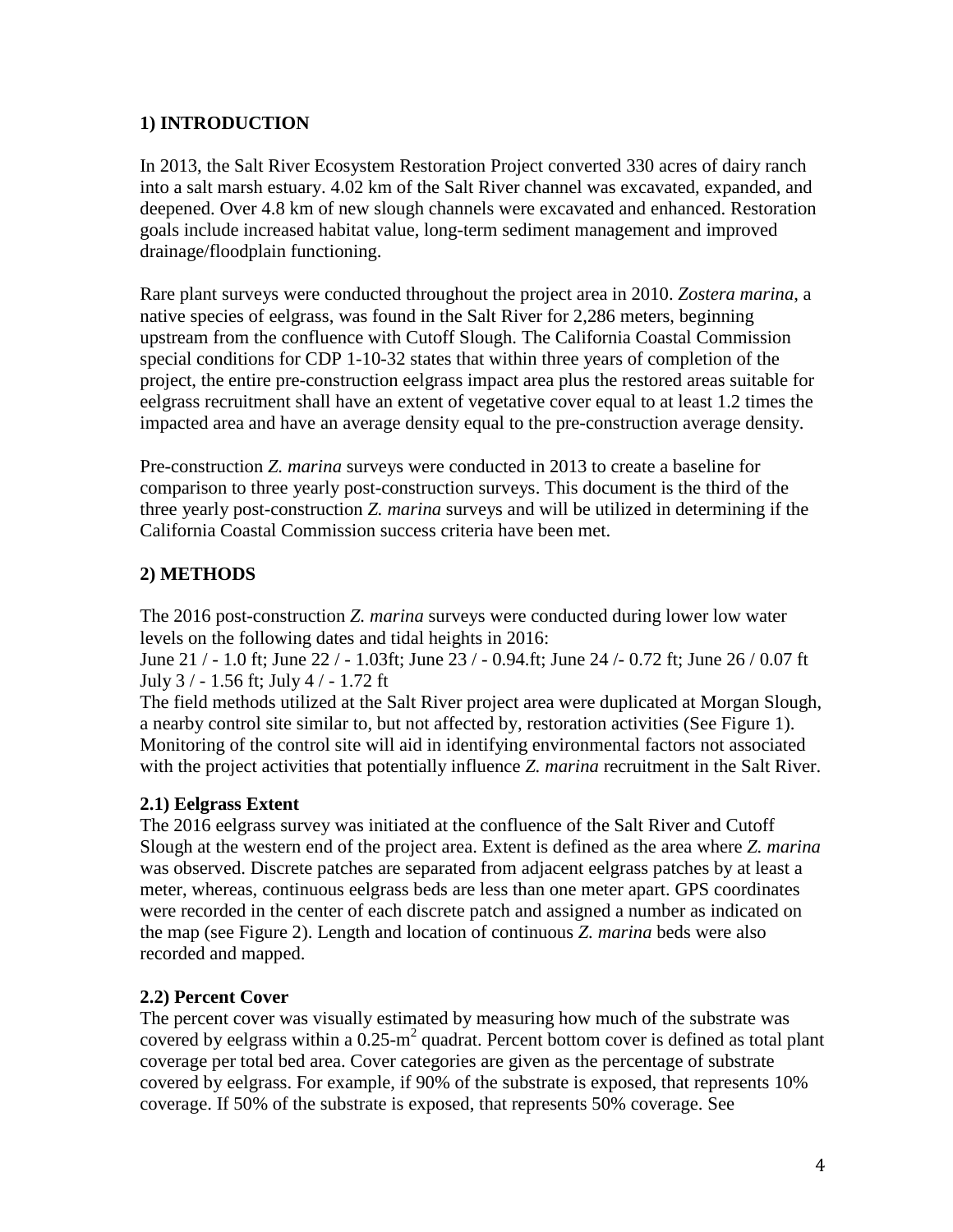<http://www.seagrassnet.org/sites/default/files/SeagrassNetManual2006Worldwide.pdf> page

71 for a percent cover photo guide. Percent cover measurements were taken within the same quadrat as the density measurements described below.

### **2.3) Shoot Density**

Shoot density is defined as number of shoots per square meter. *Z. marina* percent cover and shoot density are a function of channel depth; therefore, percent cover and density measurements were spaced evenly across the channel. The entire length of the restored Salt River channel where eelgrass occurred was divided evenly into four cross-sectional zones: 1) north right bank to north mid slope, 2) north mid slope to north low slope, 3) south low slope to south mid slope, 4) south mid slope to south bank. Power analysis recommended a sample size of 10 density measurements for the entire length of the study area yielding 40 total replicates; however, a total of 30 density measurements for the entire length of the study area gave a total of 120 replicates, increasing the accuracy of estimated density. The total length of channel containing *Z. marina* in 2013 was 2,345 m. The total length of channels containing *Z. marina* in 2014 increased by 2,989 m, for a total range of 5,334 meters. Seven additional measurement transects (cross-section of four measurements) were added in the Salt River channel in 2014 due to increased *Z. marina* range (see Table 1). A hand-held GPS unit was used to measure distance along the channel. The first measurement transect was placed at the confluence of Cutoff Slough and Salt River and subsequent measurement occurred every 78 meters throughout the project area.

# **2.4) Non-Native Eelgrass**

*Zostera japonica*, an invasive species of eelgrass, has been reported in the project area. Location and number of shoots found in the project area was recorded in the 2013 preconstruction survey, and a visual search was completed yearly between 2014 and 2016.

# **2.5) Photo Documentation**

Photographs, location and compass bearings were recorded at each measurement transect to compare with future surveys.

# **2.6) Control Site**

A nearby control site was selected in 2013, with the assistance of staff from CDFW and NOAA Fisheries, which best matches environmental conditions in the project area. Morgan Slough is located about 1 km north east of the project area, experiences a similar amount of freshwater and sediment inundation, and is on easily accessed, public land. The same survey procedures were used at the Morgan Slough control site on July 4, 2016.

The Morgan Slough channel was surveyed 1,640 meters upstream from the confluence with Cutoff Slough to the Morgan Slough Road Bridge. In 2013, a total of 21 transects, 78 meters apart, revealed continuous eelgrass present 1,600 m upstream (see Table 2). A comparison of eelgrass percent cover and shoot density was made between the Salt River and Morgan Slough between pre and post-construction years.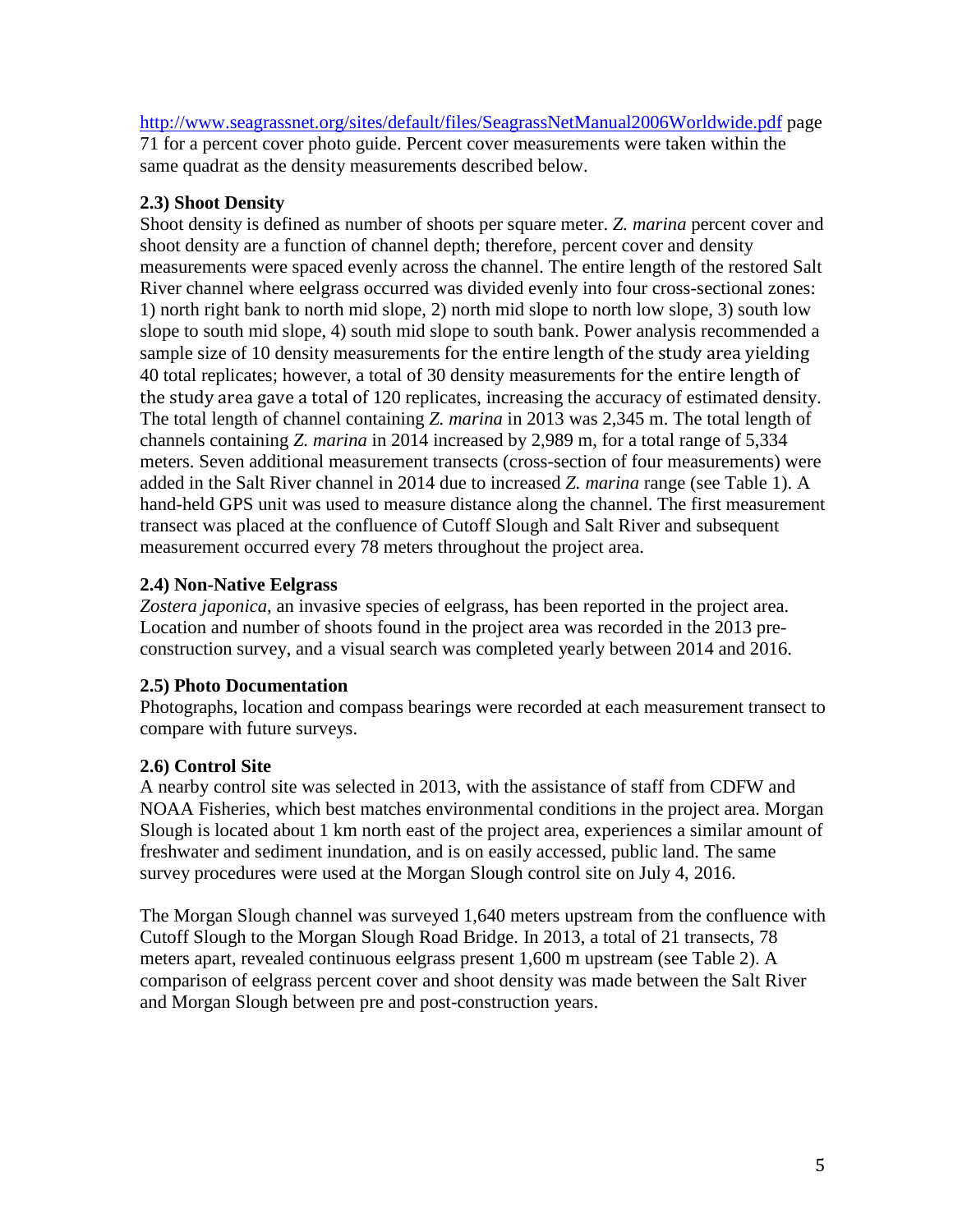

**Figure 1: Salt River Ecosystem Restoration Project, pre-construction.** *Z. marina* **survey area and Morgan Slough reference site.**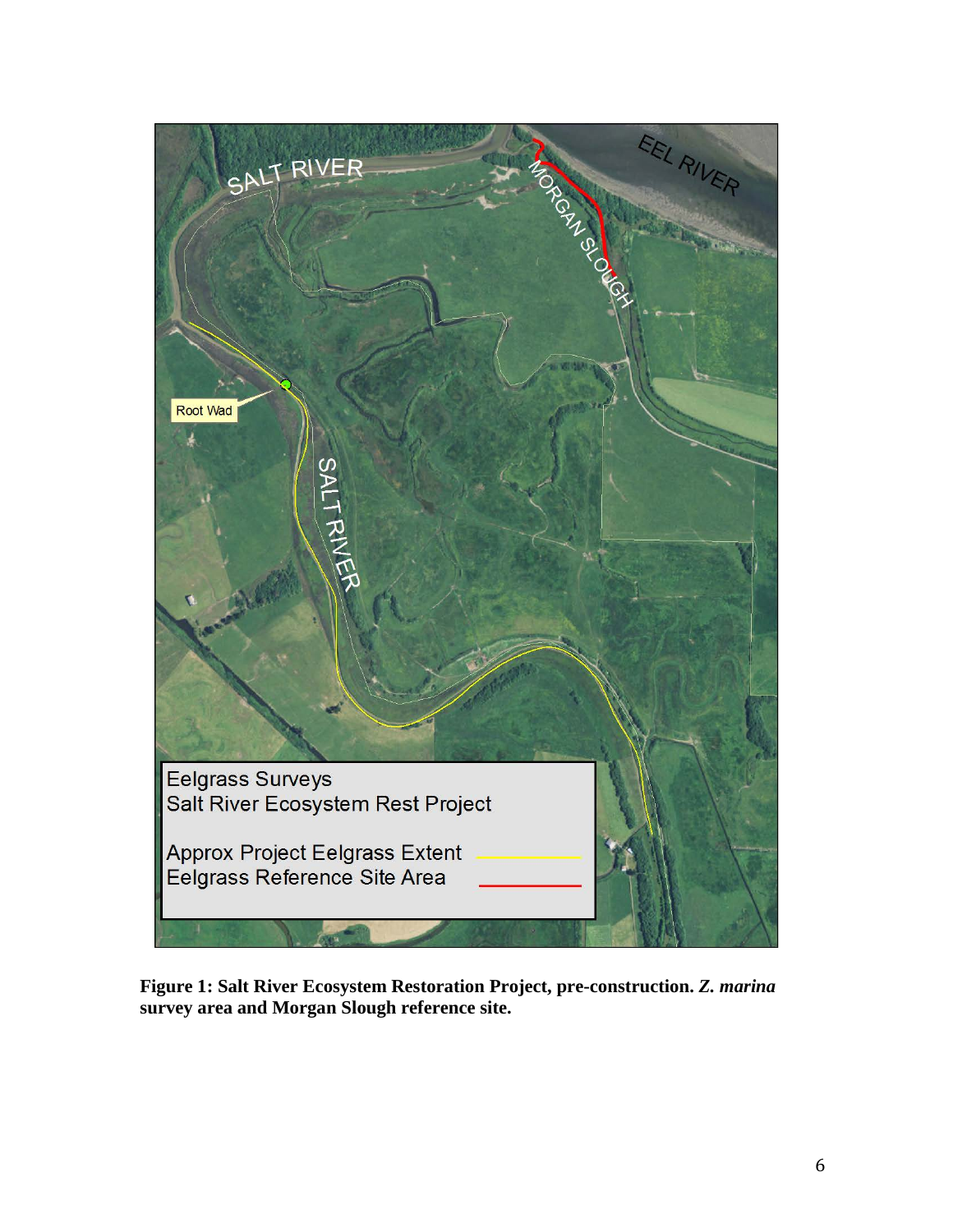

**Figure 2: 2016** *Z. marina* **extent cover, transect marker locations and channel elevations for Salt River.**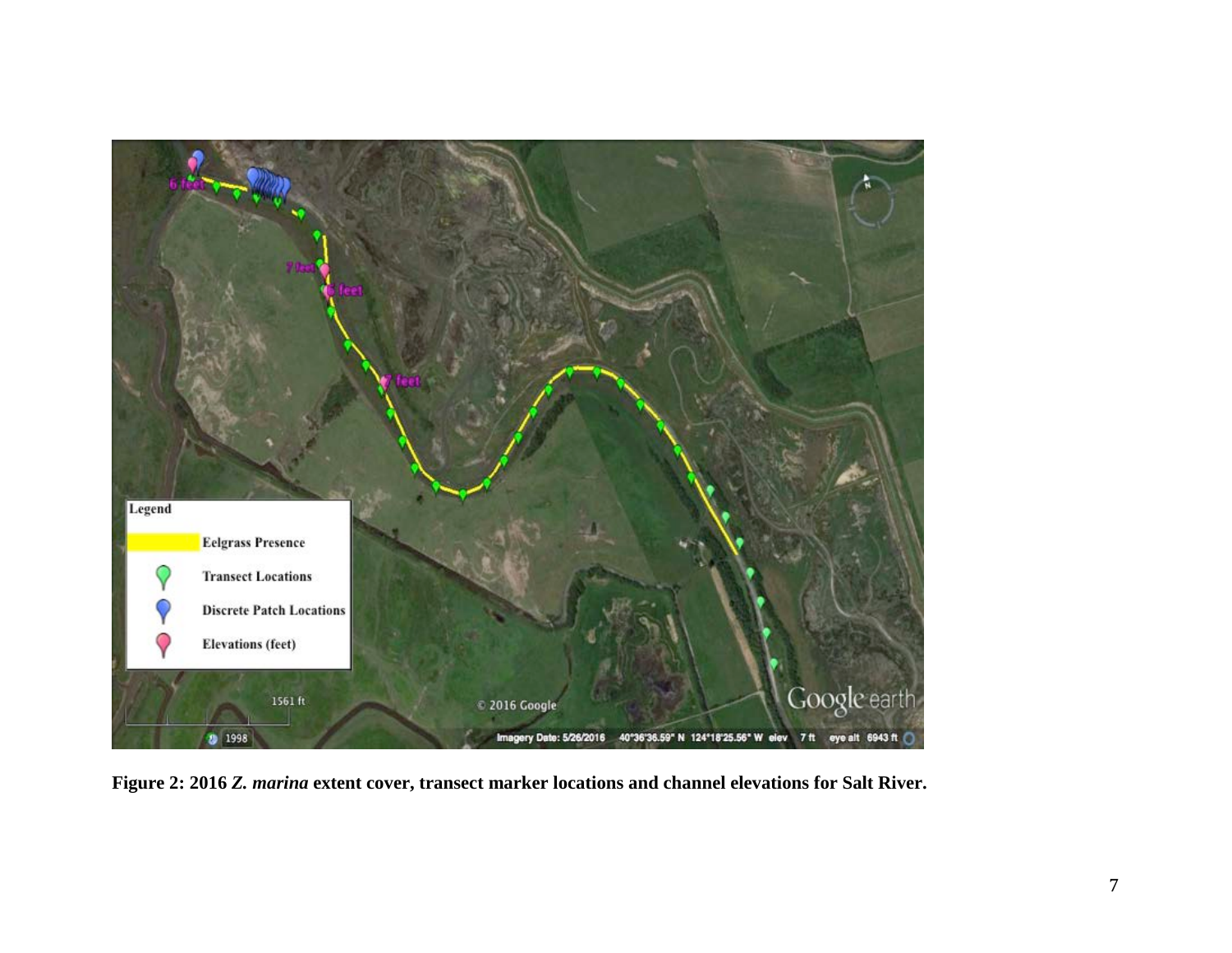| Transect     | Waypoint | Latitude                      | Longitude     |
|--------------|----------|-------------------------------|---------------|
| $\mathbf{1}$ | 139      | 40°37'8.04"                   | 124°18'57.96" |
| 2            | 140      | 40°37'6.66"                   | 124°18'54.96" |
| 3            | 141      | 40°37'5.40"                   | 124°18'52.62" |
| 4            | 116      | 40°37'4.50"                   | 124°18'50.22" |
| 5            | 117      | $40^{\circ}37^{\prime}3.48$ " | 124°18'47.70" |
| 6            | 118      | 40°37'1.74"                   | 124°18'45.12" |
| 7            | 119      | 40°36'59.46"                  | 124°18'43.80" |
| 8            | 120      | 40°36'56.94"                  | 124°18'44.34" |
| 9            | 121      | 40°36'54.66"                  | 124°18'44.64" |
| 10           | 122      | 40°36'52.02"                  | 124°18'44.70" |
| 11           | 123      | 40°36'49.38"                  | 124°18'43.44" |
| 12           | 124      | 40°36'47.16"                  | 124°18'41.82" |
| 13           | 125      | 40°36'44.76"                  | 124°18'40.62" |
| 14           | 126      | 40°36'42.54"                  | 124°18'40.32" |
| 15           | 127      | 40°36'39.96"                  | 124°18'39.72" |
| 16           | 128      | 40°36'36.37"                  | 124°18'39.06" |
| 17           | 129      | 40°36'36.35"                  | 124°18'37.02" |
| 18           | 130      | 40°36'33.96"                  | 124°18'34.02" |
| 19           | 131      | 40°36'34.14"                  | 124°18'30.72" |
| 20           | 132      | 40°36'35.40"                  | 124°18'27.90" |
| 21           | 133      | 40°36'36.84"                  | 124°18'25.38" |
| 22           | 134      | 40°36'38.40"                  | 124°18'22.68" |
| 23           | 135      | 40°36'39.72"                  | 124°18'20.04" |
| 24           | 136      | 40°36'40.56"                  | 124°18'16.80" |
| 25           | 137      | 40°36'39.72"                  | 124°18'13.44" |
| 26           | 138      | 40°36'38.10"                  | 124°18'10.92" |
| 27           | 142      | 40°36'35.82"                  | 124°18'9.24"  |
| 28           | 143      | 40°36'33.54"                  | 124°18'7.50"  |
| 29           | 144      | 40°36'31.08"                  | 124°18'6.30"  |
| 30           | 145      | 40°36'28.56"                  | 124°18'5.58"  |
| 31           | 27       | 40°36'26.4"                   | 124°18'04.0"  |
| 32           | 28       | 40°36'23.9"                   | 124°18'03.1"  |
| 33           | 29       | 40°36'21.5"                   | 124°18'02.3"  |
| 34           | 30       | 40°36'18.9"                   | 124°18'02.1"  |
| 35           | 31       | 40°36'16.4"                   | 124°18'01.9"  |
| 36           | 32       | 40°36'13.9"                   | 124°18'02.3"  |
| 37           | 33       | 40°36'11.4"                   | 124°18'02.5"  |

**Table 1: 2016 locations of Salt River transect markers, including the 7 additional transects.**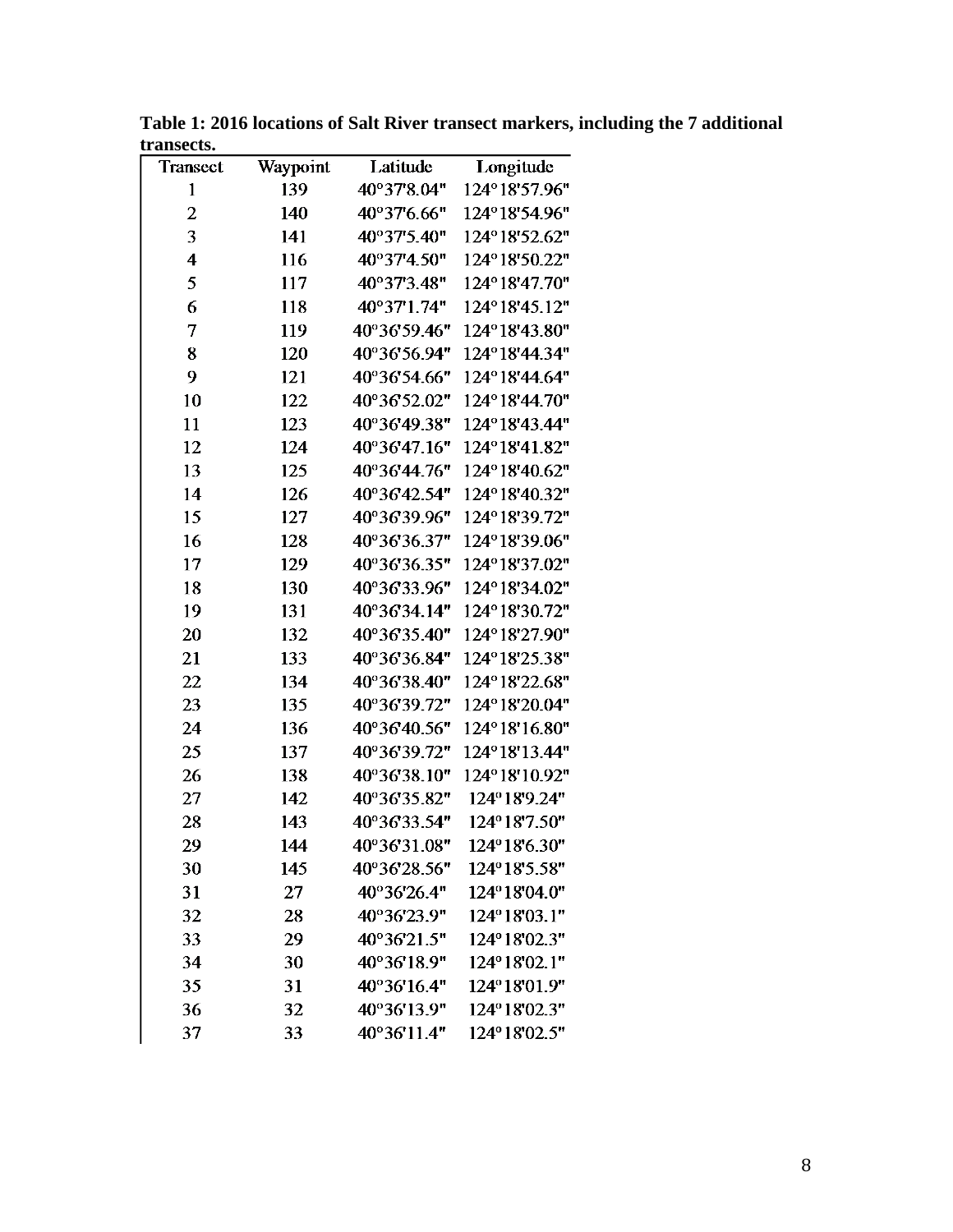| Transect       | Waypoint | Latitude     | Longitude     |
|----------------|----------|--------------|---------------|
| $\mathbf{1}$   | 146      | 40°37'22.59" | 124°18'22.36" |
| $\overline{2}$ | 147      | 40°37'23.40" | 124°18'19.13" |
| 3              | 149      | 40°37'21.63" | 124°18'17.53" |
| 4              | 151      | 40°37'20.67" | 124°18'14.63" |
| 5              | 152      | 40°37'15.87" | 124°18'10.54" |
| 6              | 153      | 40°37'12.24" | 124°18'9.49"  |
| 7              | 154      | 40°37'10.01" | 124°18'7.59"  |
| 8              | 155      | 40°377.28"   | 124°18'7.44"  |
| 9              | 156      | 40°374.69"   | 124°18'6.63"  |
| 10             | 157      | 40°372.16"   | 124°18'5.63"  |
| 11             | 168      | 40°370.49"   | 124°18'3.01"  |
| 12             | 158      | 40°36'59.33" | 124°17'59.88" |
| 13             | 159      | 40°36'58.30" | 124°17'56.20" |
| 14             | 160      | 40°36'57.85" | 124°17'52.86" |
| 15             | 161      | 40°36'57.27" | 124°17'49.63" |
| 16             | 162      | 40°36'56.22" | 124°17'46.27" |
| 17             | 163      | 40°36'54.92" | 124°17'42.95" |
| 18             | 164      | 40°36'53.16" | 124°17'39.91" |
| 19             | 165      | 40°36'52.33" | 124°17'38.28" |
| 20             | 166      | 40°36'51.86" | 124°17'35.83" |
| 21             | 167      | 40°36'51.29" | 124°17'32.40" |

**Table 2: 2016 locations of Morgan Slough transect markers.** *Z. marina* **shoot density and percent cover measurements were taken in each zone across the channel from each marker.**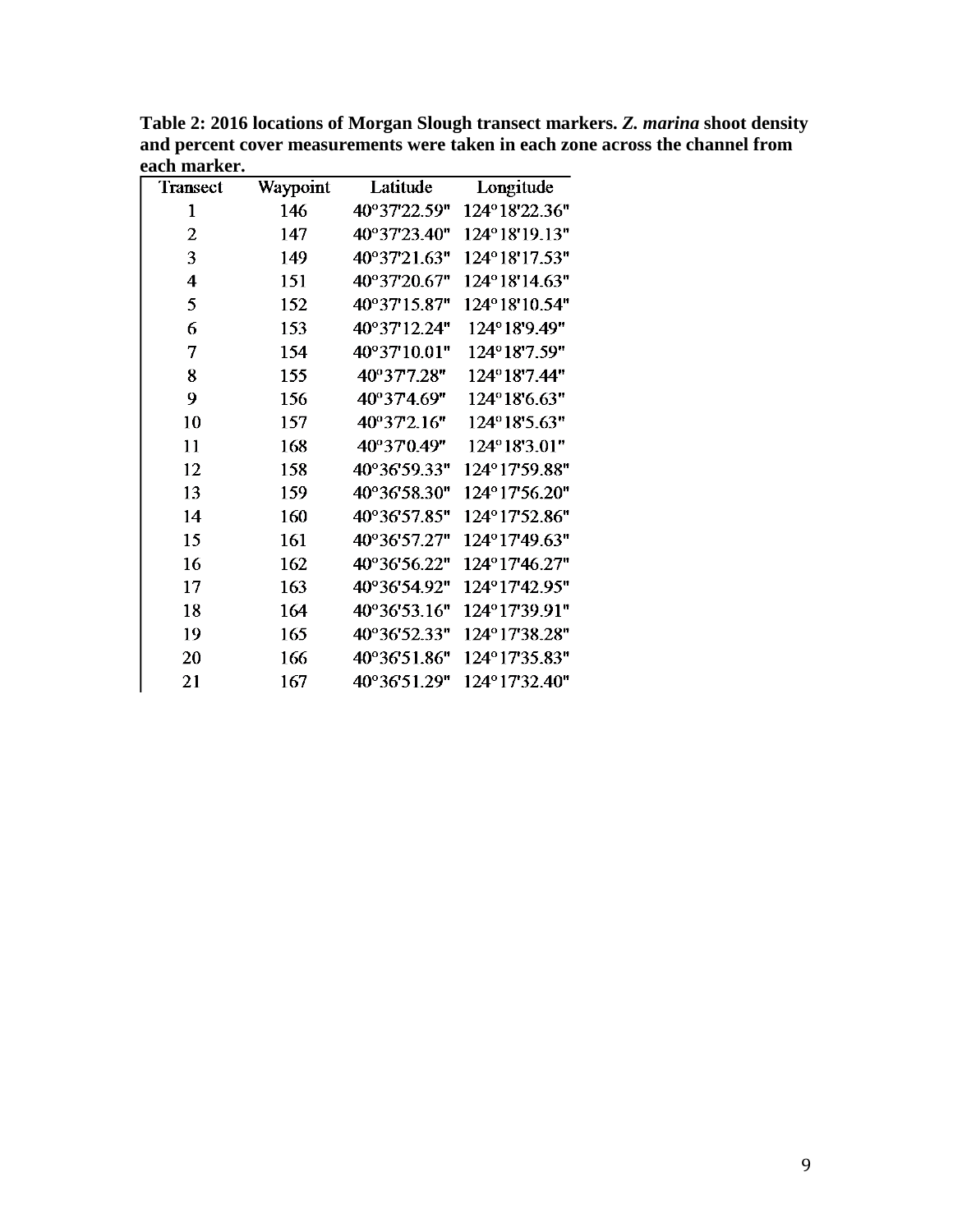### **3) RESULTS**

#### **3.1) Eelgrass Extent**

In 2016, 14 discrete patches of *Z. marina* were observed in the Salt River. Between 2013 and 2014, *Z. marina* extent increased in range by 2,900 meters in the main channel of the Salt River, and newly formed slough channels. There was no further increase in *Z. marina* range in 2015 or 2016. The eelgrass extent discussed below is defined as the length of channel where *Z. marina* was observed within the range of the project area including both continuous, and discrete patches.

### **3.2) Percent Cover**

The 2016 average *Z. marina* percent cover of the Salt River sampled areas was: Zone 1  $(Z1) = 8\%$ ; Zone 2  $(Z2) = 11\%$ ; Zone 3  $(Z3) = 20\%$ ; and Zone 4  $(Z4) = 11\%$ . 2016 *Z*. *marina* percent cover for each zone in the Salt River project area is summarized in Table 3.1. For comparison, 2015, 2014 and 2013 *Z. marina* percent cover for each zone in the Salt River are summarized in Tables 3.2 - 3.4. In 2016, *Z. marina* percent cover for the entire population within the project area was  $12.5\% +1.2.36$ . The location of each of the 37 Salt River transect locations where *Z. marina* percent cover and density measurements were measured are shown in Table 1. The same transects were used from the preconstruction 2013 survey, along with the 7 transects added in 2014. Within the Salt River site the, average percent cover in zone 3 was significantly higher than zone 1 and zone 4  $(ANOVA F = 5.03, P < 0.05).$ 

The 2016 average *Z. marina* percent cover of eelgrass at the Morgan Slough control site was zero in all zones. 2016 *Z. marina* percent cover for each zone in the Morgan Slough project area is summarized in Table 4.1. For comparison, 2015, 2014 and 2013 *Z. marina*  percent cover for each zone in Morgan Slough are summarized in Tables 4.2 - 4.4. Table 2 lists the locations of each of the 21 Morgan Slough transect locations where *Z. marina*  percent cover and density measurements were recorded. These locations were the same as the 2013 pre-construction surveys. Due to the complete absence of eelgrass presence in Morgan Slough in 2016, statistical comparisons of eelgrass quantity were not made between the two sites.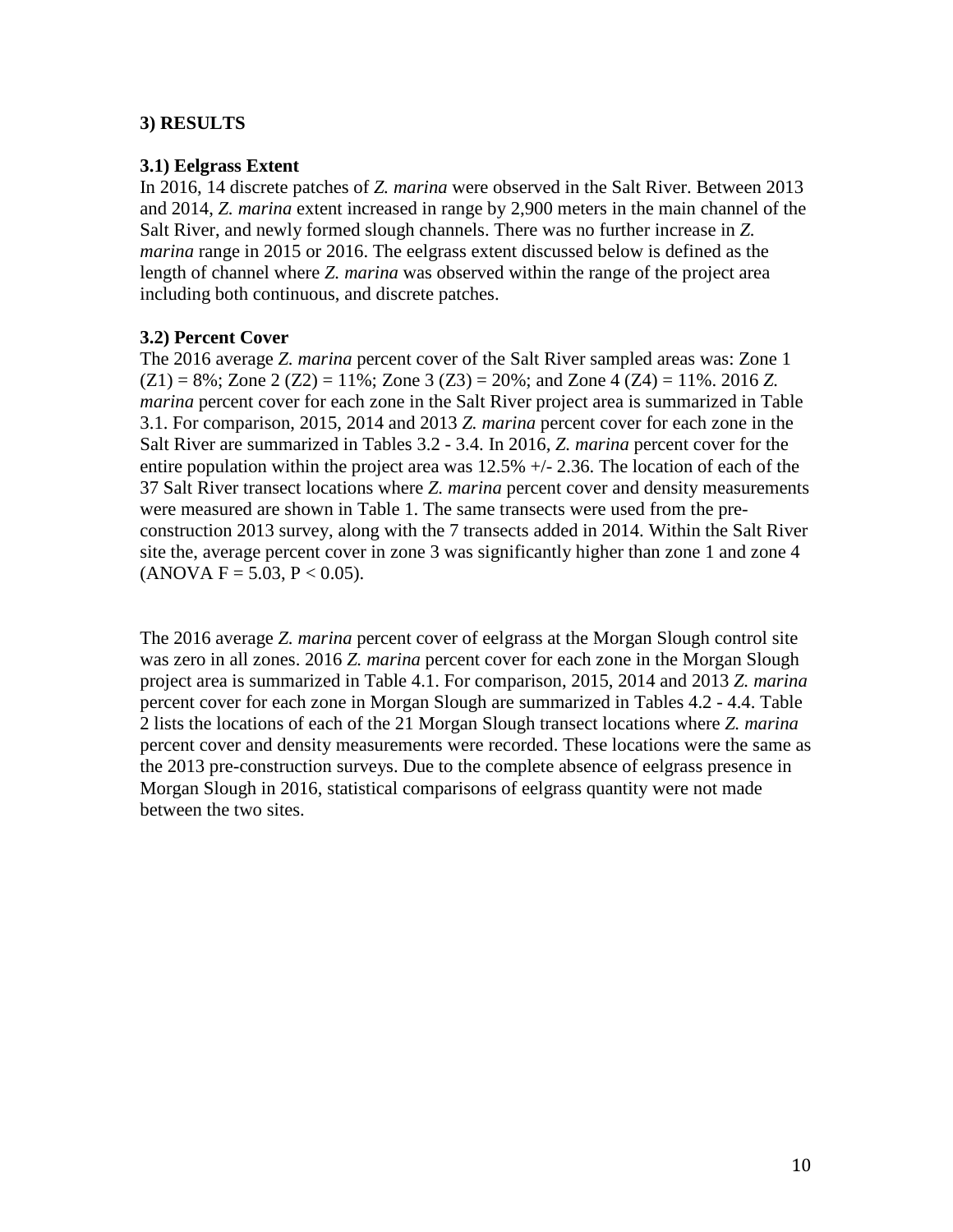**Salt River** *Z. marina* **percent cover. Estimated percent cover/m2 represents percent cover of the sampled area extrapolated over the total project area. The combined estimated percent cover is a mean of the four zones.**

| Table 3.1: 2016 Z. <i>marina</i> percent cover within the Salt River project area. |                |             |             |              |         |                                              |       |  |  |
|------------------------------------------------------------------------------------|----------------|-------------|-------------|--------------|---------|----------------------------------------------|-------|--|--|
|                                                                                    | # of           | Sampled     |             | Total        |         | Estimated Std Dev. of                        | Est % |  |  |
| Zone                                                                               | <b>Samples</b> | Area $(m2)$ | % Cover     | Area $(m^2)$ |         | Total Cover Total Cover Cover/m <sup>2</sup> |       |  |  |
|                                                                                    | 30             | 1.88        | 15.7        | 23750        | 198444  | 315020                                       | 8.4   |  |  |
| 2                                                                                  | 33             | 2.06        | <b>23.0</b> | 23750        | 265197  | 261048                                       | 11.2  |  |  |
| 3                                                                                  | 32             | 2.0         | 39.7        | 23750        | 471289  | 393300                                       | 19.8  |  |  |
| 4                                                                                  | 32             | 20          | 21.1        | 23750        | 250488  | 312313                                       | 10.5  |  |  |
|                                                                                    |                |             |             |              |         |                                              |       |  |  |
| Combined                                                                           | 127            | 8.25        | -99.5       | 95000        | 1185419 | 1275221                                      | 12.5  |  |  |

#### **Table 3.1: 2016** *Z. marina* **percent cover within the Salt River project area.**

#### **Table 3.2: 2015** *Z. marina* **percent cover within the Salt River project area.**

|          |                |              |         |              |           | $\cdot$                        |               |
|----------|----------------|--------------|---------|--------------|-----------|--------------------------------|---------------|
|          | # of           | Sampled      |         | Total        | Estimated | Std. Dev. of                   | <b>Est.</b> % |
| Zone     | <b>Samples</b> | Area $(m^2)$ | % Cover | Area $(m^2)$ |           | <b>Total Cover Total Cover</b> | $Cover/m^2$   |
|          | 34             | 2.13         | 10.7    | 23750        | 118997    | 138119                         | 5.0           |
| 2        | 37             | 2.31         | 18.5    | 23750        | 190416    | 213842                         | 8.0           |
| 3        | 37             | 2.31         | 23.1    | 23750        | 237326    | 260819                         | 10.0          |
| 4        | 32             | 2            | 38.3    | 23750        | 454961    | 425574                         | 19.2          |
| Combined | 140            | 8.25         | 90.6    | 95000        | 1001700   | 1038354                        | 10.5          |

#### **Table 3.3: 2014** *Z***.** *marina* **percent cover within the Salt River project area.**

|          | # of           | Sampled      |           | Total |        | Estimated Std. Dev. of                                    | Est. % |
|----------|----------------|--------------|-----------|-------|--------|-----------------------------------------------------------|--------|
| Zone     | <b>Samples</b> | Area $(m^2)$ | $%$ Cover |       |        | Area $(m^2)$ Total Cover Total Cover Cover/m <sup>2</sup> |        |
|          | 34             | 2.13         | 1.9       | 23750 | 20709  | 28212                                                     | 0.9    |
| 2        | 37             | 2.31         | 1.8       | 23750 | 18320  | 21534                                                     | 0.8    |
| 3        | 37             | 2.31         | 3.5       | 23750 | 35530  | 51952                                                     | 1.5    |
| 4        | 27             | 1.69         | 6.5       | 23750 | 91742  | 73065                                                     | 3.9    |
|          |                |              |           |       |        |                                                           |        |
| Combined | 135            | 8.44         | 13.6      | 95000 | 166301 | 174764                                                    | 1.8    |

#### **Table 3.4: 2013** *Z. marina* **percent cover within the Salt River project area.**

|          | Table 9.4. 2019 Z. Martha percent cover within the Sait Kiver project area. |              |         |              |        |                                              |        |  |
|----------|-----------------------------------------------------------------------------|--------------|---------|--------------|--------|----------------------------------------------|--------|--|
|          | # of                                                                        | Sampled      |         | Total        |        | Estimated Std. Dev. of                       | Fst. % |  |
| Zone     | <b>Samples</b>                                                              | Area $(m^2)$ | % Cover | Area $(m^2)$ |        | Total Cover Total Cover Cover/m <sup>2</sup> |        |  |
|          | 24                                                                          | 1.50         | 4.7     | 4514         | 14044  | 26271                                        | 3.1    |  |
| 2        | 30                                                                          | 1.88         | 30.8    | 4514         | 74230  | 67096                                        | 16.4   |  |
| 3        | 30                                                                          | 1.88         | 27.4    | 4514         | 66045  | 69239                                        | 14.6   |  |
| 4        | -22.                                                                        | 1.38         | 45      | 4514         | 14624  | 17958                                        | 3.2    |  |
| Combined | 106                                                                         | 6.63         | 67.4    | 18056        | 168942 | 180564                                       | 9.4    |  |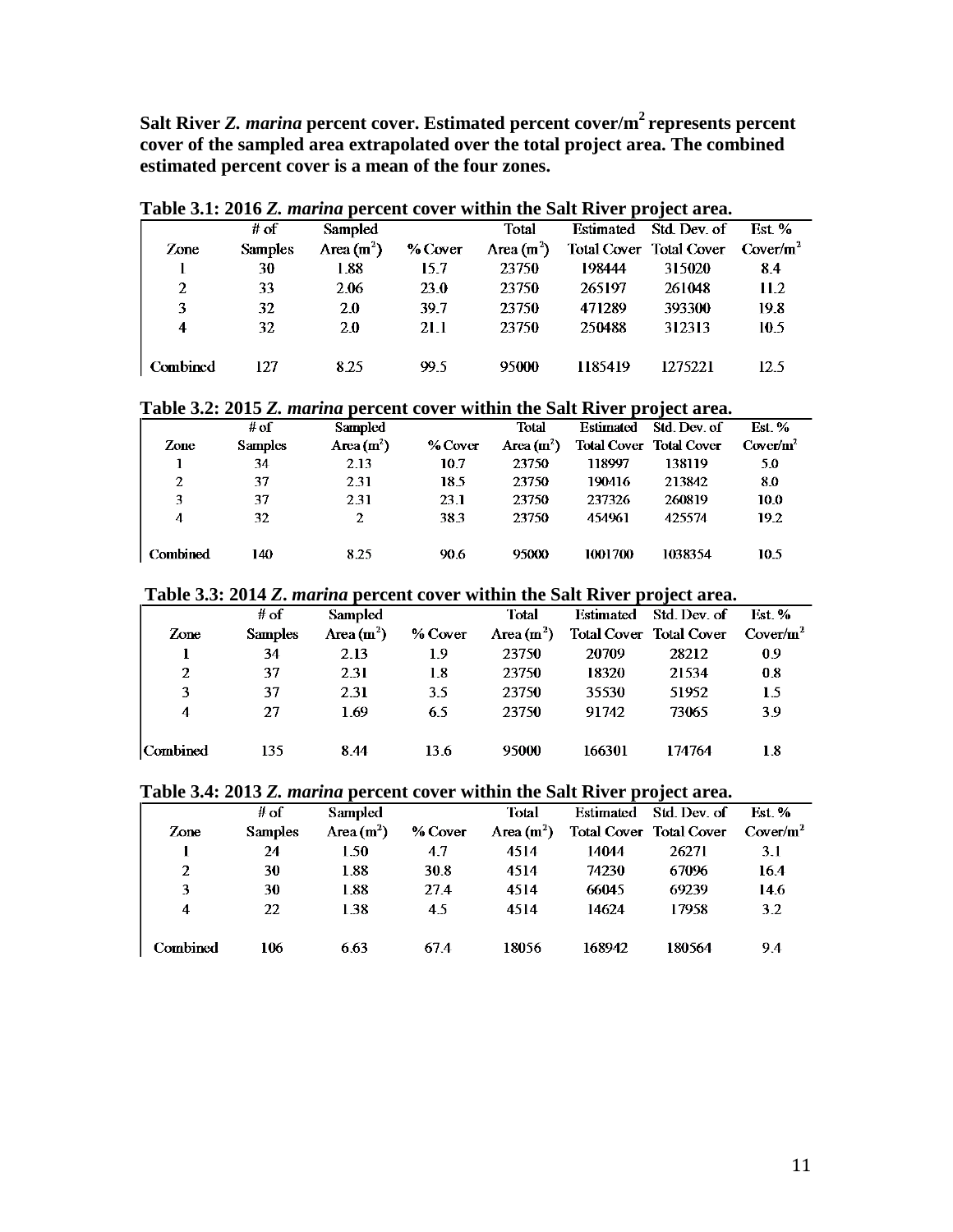**Morgan Slough** *Z. marina* **percent cover.**

| area.          |                |              |        |                                                                   |  |
|----------------|----------------|--------------|--------|-------------------------------------------------------------------|--|
|                | # of           | Sampled      | Total  | Estimated Std Dev of Est. %                                       |  |
| Zone           | <b>Samples</b> | Area $(m^2)$ |        | % Cover Area $(m^2)$ Total Cover Total Cover Cover/m <sup>2</sup> |  |
|                | 21             | 1.31         | 2988   |                                                                   |  |
| $\mathfrak{D}$ | 21             | 1.31         | 2988   |                                                                   |  |
| 3              | 21             | 1.31         | 2988   |                                                                   |  |
| 4              | 21             | 1.31         | 2988   |                                                                   |  |
|                |                |              |        |                                                                   |  |
| Combined       | 84             | 5.25         | 11952. |                                                                   |  |

**Table 4.1: 2016** *Z. marina* **percent cover by zone within the Morgan Slough project area.**

**Table 4.2: 2015** *Z. marina* **percent cover by zone within the Morgan Slough project area.**

|          | # of           | Sampled      |         | Total  |          | Estimated Std Dev. of Est. %                              |   |
|----------|----------------|--------------|---------|--------|----------|-----------------------------------------------------------|---|
| Zone     | <b>Samples</b> | Area $(m^2)$ | % Cover |        |          | Area $(m^2)$ Total Cover Total Cover Cover/m <sup>2</sup> |   |
|          | 21             | 131          |         | 2988   | 11382    | -994                                                      | 4 |
| 2        | 21             | 1.31         | 0       | 2988   | $\bf{0}$ |                                                           | 0 |
| 3        | 21             | 1.31         | 0       | 2988   | 0        |                                                           |   |
| 4        | 21             | 131          | 0       | 2988   | 0        |                                                           |   |
| Combined | 84             | 5.25         |         | 11952. | 11382    | 994                                                       |   |
|          |                |              |         |        |          |                                                           |   |

**Table 4.3: 2014 Z.** *marina* **percent cover by zone within the Morgan Slough project area.**

| ul vui   |                |                |             |             |        |                                              |        |
|----------|----------------|----------------|-------------|-------------|--------|----------------------------------------------|--------|
|          | # of           | <b>Sampled</b> |             | Total       |        | Estimated Std. Dev. of                       | Est. % |
| Zone     | <b>Samples</b> | Area $(m^2)$   | $%$ Cover   | Area $(m2)$ |        | Total Cover Total Cover Cover/m <sup>2</sup> |        |
|          | 18             | 1.13           | 9.4         | 2988        | 25084  | 36236                                        | 8.4    |
| 2        | 21             | 1.31           | <b>22.0</b> | 2988        | 49976  | 38274                                        | 16.7   |
| 3        | 21             | 1.31           | 22.0        | 2988        | 49976  | 41823                                        | 16.7   |
| 4        | 18             | 1.13           | 13.6        | 2988        | 36151  | 39269                                        | 12.1   |
| Combined | 78             | 4.88           | 67.0        | 11952       | 161188 | 155601                                       | 13.5   |

| Table 4.4: 2013 Z. marina percent cover by zone within the Morgan Slough project |  |  |
|----------------------------------------------------------------------------------|--|--|
| area.                                                                            |  |  |

| .        |                |              |         |              |        |                         |             |
|----------|----------------|--------------|---------|--------------|--------|-------------------------|-------------|
|          | # of           | Sampled      |         | Total        |        | Estimated Std. Dev. of  | Fst. %      |
| Zone     | <b>Samples</b> | Area $(m^2)$ | % Cover | Area $(m^2)$ |        | Total Cover Total Cover | $Cover/m^2$ |
|          | 14             | 0.88         | 4.1     | 2988         | 13903  | 22094                   | 4.7         |
| 2        | 21             | 1.31         | 41.8    | 2988         | 95074  | 69253                   | 31.8        |
| 3        | 21             | 1.31         | 55.6    | 2988         | 126512 | 57984                   | 42.3        |
| 4        | 11             | 0.69         | 98      | 2988         | 42672  | 80752                   | 143         |
| combined | 67             | 4.19         | 111.2   | 11952        | 278161 | 230084                  | 23.3        |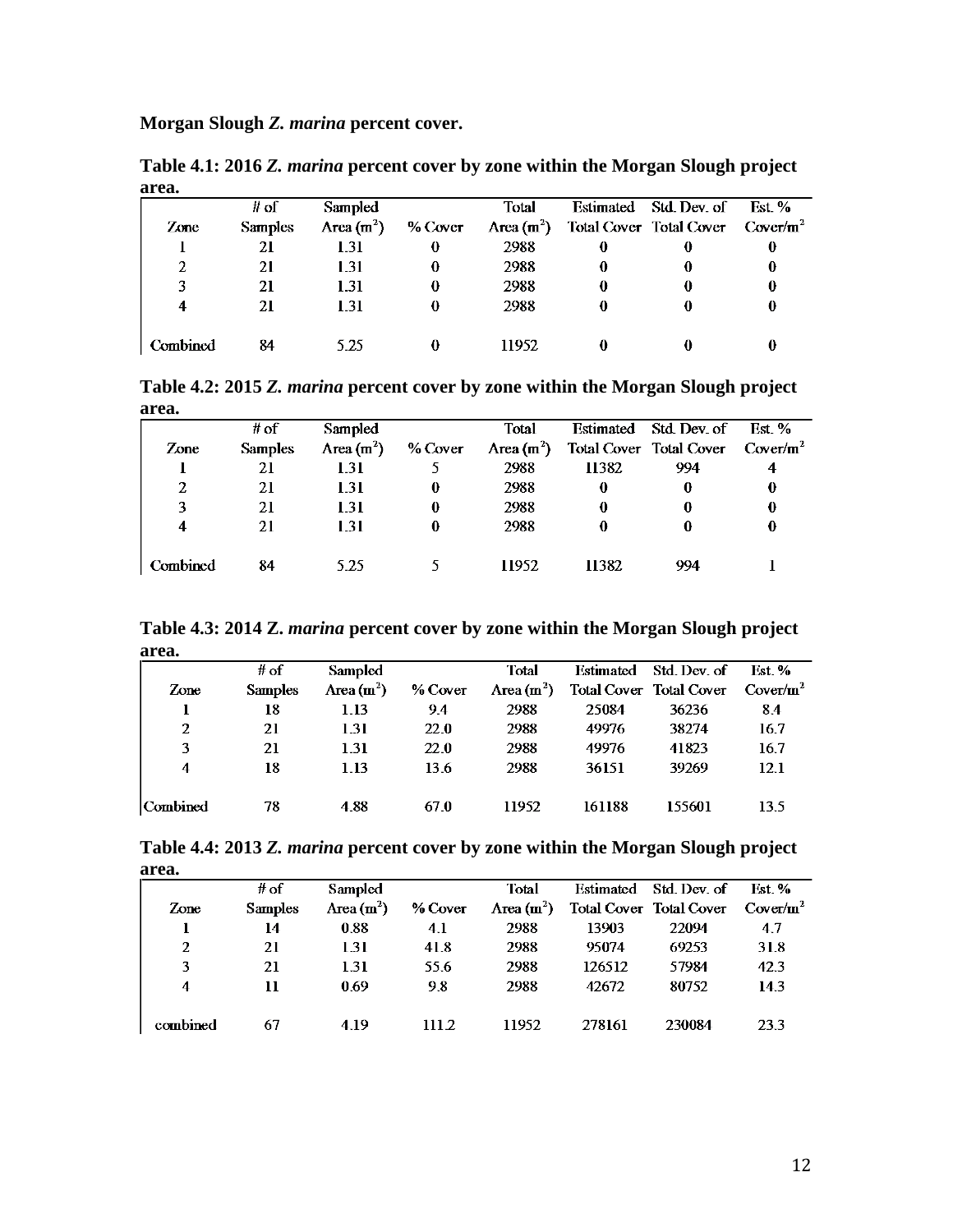### **3.3) Shoot Density**

The 2016 average *Z. marina* shoot density in the Salt River sampled area was: Z1 = 93; Z2 = 198; Z3 = 333; and Z4 = 187. 2016 *Z. marina* shoot density for each zone in the Salt River project area is summarized in Table 5.1. For comparison, 2015, 2014 and 2013 *Z. marina* shoot density for each zone in the Salt River are summarized in Tables 5.2 -5.4. In 2016, *Z. marina* shoot density for the entire population within the project area was  $203+/-1.3$  shoots/m<sup>2</sup>. Within the Salt River site, average shoot density in zone 1 was significantly lower than average shoot density in zone 3 (ANOVA  $F = 4.4$ ,  $P < 0.05$ ).

The 2016 average *Z. marina* shoot density at the Morgan Slough control site was zero in all zones. *Z. marina* shoot density for each zone in the Morgan Slough control area is summarized in Table 6.1. For comparison, 2015, 2014 and 2013 *Z. marina* shoot density for each zone in Morgan Slough are summarized in Tables 6.2 - 6.4. Due to the complete absence of eelgrass presence in Morgan Slough in 2016, statistical comparisons of eelgrass quantity were not made between the two sites.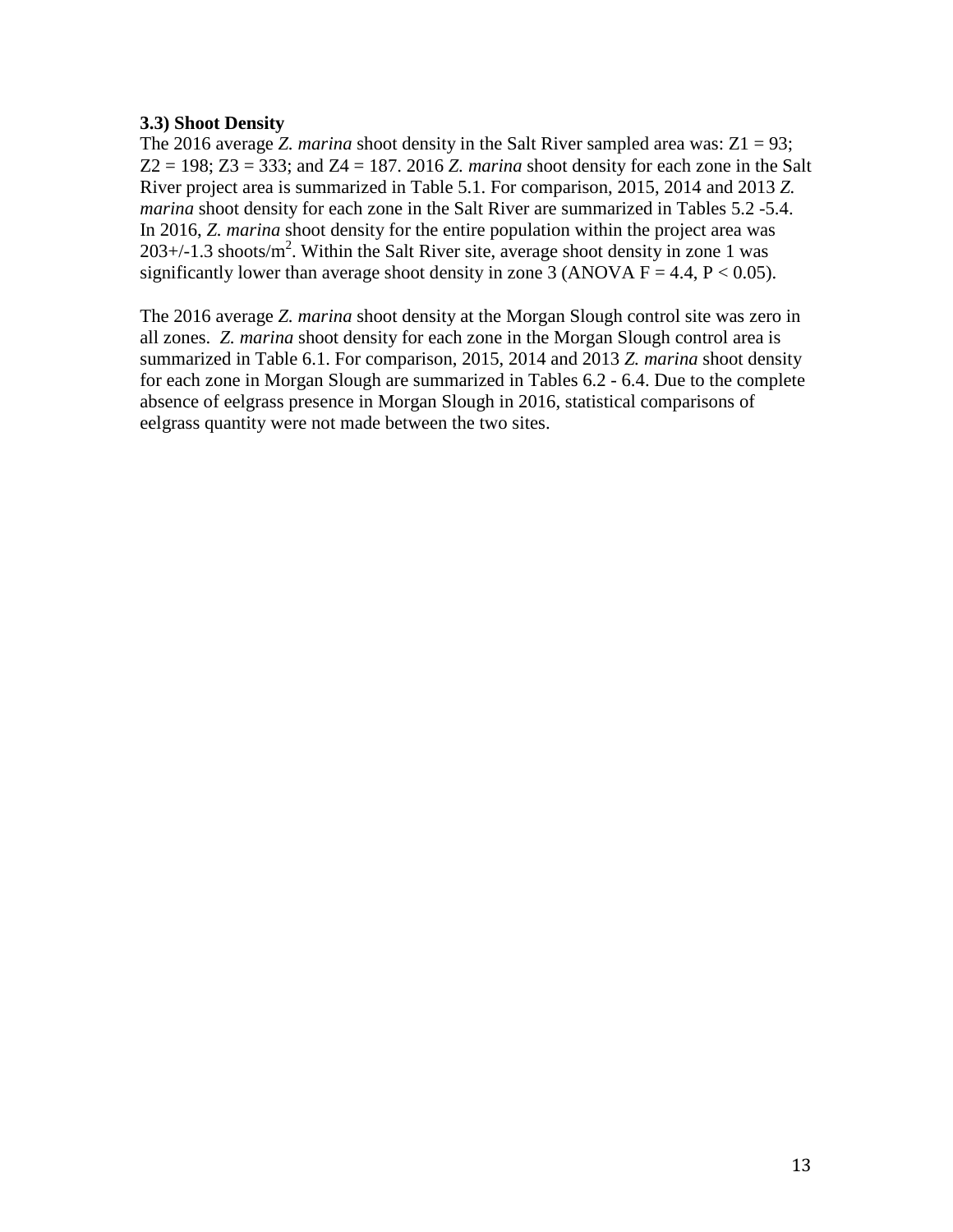# **Salt River** *Z. marina* **Shoot Density**

| Table 5.1. 2010 Z. <i>marma</i> shoot achsity whill the ball Kryer project area. |                |                |           |             |                              |                                  |       |  |  |  |
|----------------------------------------------------------------------------------|----------------|----------------|-----------|-------------|------------------------------|----------------------------------|-------|--|--|--|
|                                                                                  | # of           | <b>Sampled</b> |           | Total       |                              | Estimated Std Dev of Est Density |       |  |  |  |
| Zone                                                                             | <b>Samples</b> | Area $(m^2)$   | Shoot $#$ | Area $(m2)$ | $\mathop{\mathrm{Showot}}$ # | Total Shoots (Shoots/ $m^2$ )    |       |  |  |  |
|                                                                                  | 30             | 1.88           | 174       | 23750       | 2204000                      | 172900                           | 92.8  |  |  |  |
| 2                                                                                | 33             | 2.06           | 409       | 23750       | 4709697                      | 145552                           | 198.3 |  |  |  |
| 3                                                                                | 32             | 2.0            | 665       | 23750       | 7896875                      | 213750                           | 332.5 |  |  |  |
| 4                                                                                | 32             | 20             | 374       | 23750       | 4441250                      | 171950                           | 187.0 |  |  |  |
|                                                                                  |                |                |           |             |                              |                                  |       |  |  |  |
| Combined                                                                         | 127            | 7.94           | 1622      | 95000       | 19251822                     | 704152                           | 202.7 |  |  |  |

### **Table 5.1: 2016** *Z. marina* **shoot density within the Salt River project area.**

### **Table 5.2: 2015** *Z. marina* **shoot density within the Salt River project area.**

|          | # of           | Sampled      |           | Total        | <b>Estimated</b> | Std. Dev. of Est. Density |                                 |
|----------|----------------|--------------|-----------|--------------|------------------|---------------------------|---------------------------------|
| Zone     | <b>Samples</b> | Area $(m^2)$ | Shoot $#$ | Area $(m^2)$ | Shoot $#$        | <b>Total Shoots</b>       | ( <b>Shorts/m<sup>2</sup></b> ) |
|          | 34             | 2.13         | 150       | 23750        | 1676471          | 53503                     | 71                              |
| 2        | 37             | 2.31         | 280       | 23750        | 2875676          | 87131                     | 121                             |
| 3        | 37             | 2.31         | 324       | 23750        | 3327568          | 87126                     | 140                             |
| 4        | 32             | 2            | 459       | 23750        | 5450625          | 149163                    | 230                             |
| Combined | 140.           | 8.25         | 1213      | 95000        | 14082247         | 397505                    | 140                             |

### **Table 5.3: 2014** *Z. marina* **shoot density within the Salt River project area.**

|          |                |              | $\cdot$   |              |           |                                       |    |
|----------|----------------|--------------|-----------|--------------|-----------|---------------------------------------|----|
|          | # of           | Sampled      |           | <b>Total</b> |           | Estimated Std Dev Of Est Density      |    |
| Zone     | <b>Samples</b> | Area $(m^2)$ | Shoot $#$ | Area $(m^2)$ | Shoot $#$ | Total Shoots (Shoots/m <sup>2</sup> ) |    |
|          | 34             | 2.13         | 55        | 23750        | 614706    | 6490                                  | 26 |
| 2        | 37             | 2.31         | -54       | 23750        | 554595    | 5296                                  | 23 |
| 3        | 37             | 2.31         | 82        | 23750        | 842162    | 7610                                  | 35 |
| 4        | 27             | 1.69         | 147       | 23750        | 2068889   | 12123                                 | 87 |
| Combined | 135            | 8.44         | 338       | 95000        | 4080352   | 31520                                 | 43 |

#### **Table 5.4: 2013** *Z. marina* **shoot density within the Salt River project area.**

|                  | # of | Sampled                                   |     | <b>Total</b> |           | Estimated Std. Dev. Of Est. Density |            |
|------------------|------|-------------------------------------------|-----|--------------|-----------|-------------------------------------|------------|
| Zone             |      | Samples Area $(m^2)$ Shoot # Area $(m^2)$ |     |              | Shoot $#$ | Total Shoots $(Show/m2)$            |            |
| 1                | 24   | 1.50                                      | 94  | 4514         | 282877    | 14361                               | 63         |
| 2                | 30   | 1.88                                      | 388 | 4514         | 934097    | 29268                               | 207        |
| 3                | 30   | 1.88                                      | 375 | 4514         | 902800    | 28914                               | <b>200</b> |
| $\boldsymbol{4}$ | 22   | 1.38                                      | 115 | 4514         | 377535    | 16145                               | 84         |
| Combined         | 106. | 6.63                                      | 972 | 18056        | 2497309   | 88687                               | 138        |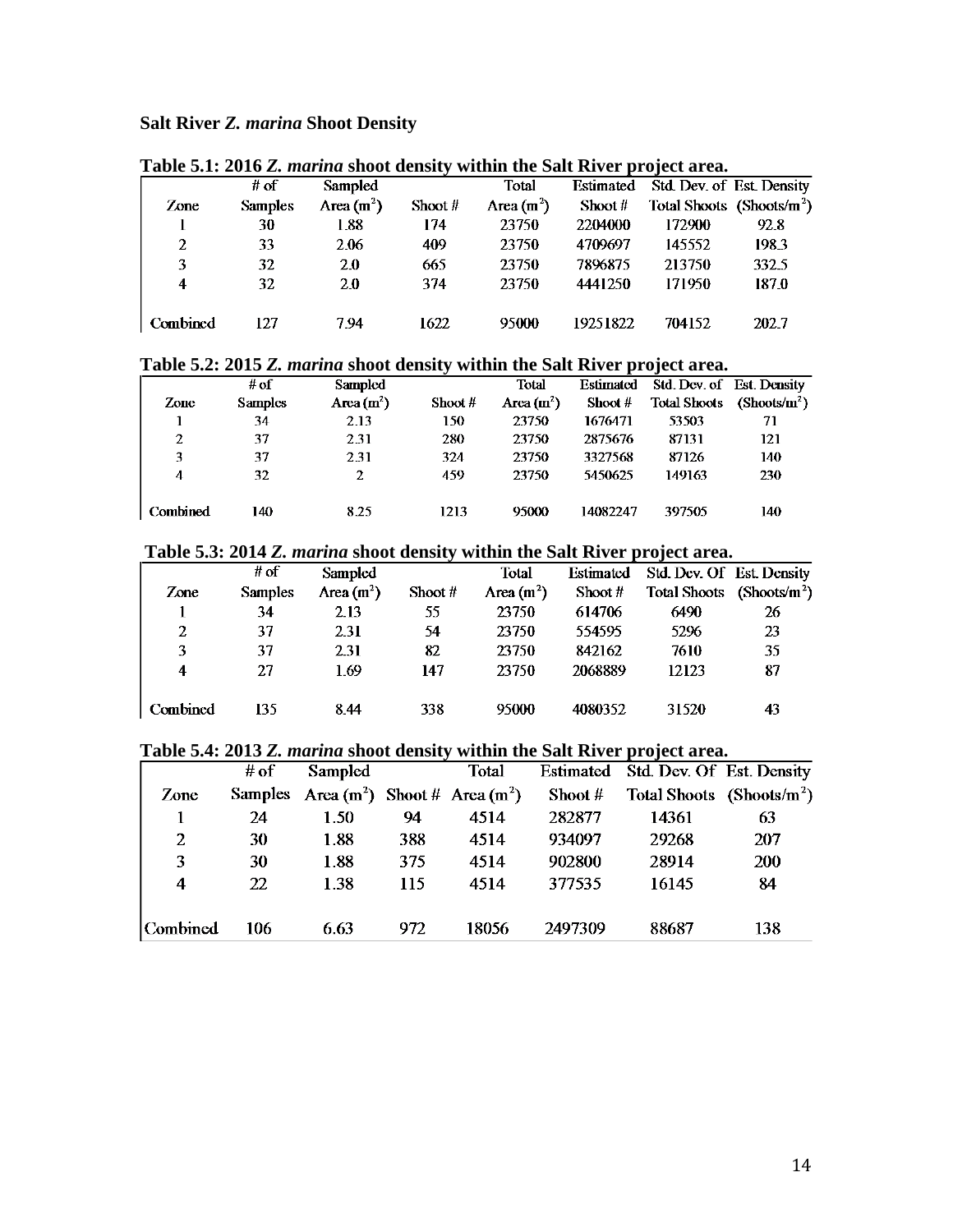# **Morgan Slough** *Z. marina* **Shoot Density**

| Table v.f. 2010 Z. <i>marma</i> shoot achsity within the wivigan sivagn control area. |                |                |           |              |           |                                  |   |  |  |  |  |
|---------------------------------------------------------------------------------------|----------------|----------------|-----------|--------------|-----------|----------------------------------|---|--|--|--|--|
|                                                                                       | # of           | <b>Sampled</b> |           | Total        |           | Estimated Std Dev of Est Density |   |  |  |  |  |
| Zone                                                                                  | <b>Samples</b> | Area $(m2)$    | Shoot $#$ | Area $(m^2)$ | Shoot $#$ | Total Shoots (Shoots/ $m^2$ )    |   |  |  |  |  |
|                                                                                       |                | 1.31           | 0         | 2988         |           |                                  | O |  |  |  |  |
| 2                                                                                     | 21             | 1.31           | 0         | 2988         |           |                                  | 0 |  |  |  |  |
|                                                                                       | 21             | 1.31           |           | 2988         |           |                                  | 0 |  |  |  |  |
| 4                                                                                     | 21             | 131            |           | 2988         |           |                                  | 0 |  |  |  |  |
|                                                                                       |                |                |           |              |           |                                  |   |  |  |  |  |
| Combined                                                                              | 84             | 5 25           |           | 11952        |           |                                  |   |  |  |  |  |

### **Table 6.1: 2016** *Z. marina* **shoot density within the Morgan Slough control area.**

### **Table 6.2: 2015** *Z. marina* **shoot density within the Morgan Slough control area.**

|          | # of           | Sampled     |           | Total        |           | Estimated Std Dev of Est Density |                               |
|----------|----------------|-------------|-----------|--------------|-----------|----------------------------------|-------------------------------|
| Zone     | <b>Samples</b> | Area $(m2)$ | Shoot $#$ | Area $(m^2)$ | Shoot $#$ |                                  | Total Shoots (Shoots/ $m^2$ ) |
|          | 21             | 1.31        |           | 2988         | 4553      | 994                              |                               |
| 2        | 21             | 1.31        | 0         | 2988         |           |                                  | 0                             |
| 3        | 21             | 131         | 0         | 2988         |           |                                  | 0                             |
| 4        | 21             | 131         | 0         | 2988         | 0         | 0                                | 0                             |
| Combined | 84             | 5.25        |           | 11952        | 4553      | 994                              | 0.4                           |
|          |                |             |           |              |           |                                  |                               |

#### **Table 6.3: 2014** *Z. marina* **shoot density within the Morgan Slough control area.**

|          | # of           | <b>Sampled</b> |           | Total        |           | Estimated Std Dev Of Est Density |                               |
|----------|----------------|----------------|-----------|--------------|-----------|----------------------------------|-------------------------------|
| Zone     | <b>Samples</b> | Area $(m^2)$   | Shoot $#$ | Area $(m^2)$ | Shoot $#$ |                                  | Total Shoots (Shoots/ $m^2$ ) |
|          | 18             | 1.13           | 148       | 2988         | 393088    | 19700                            | 132                           |
| 2        | 21             | 1.31           | 317       | 2988         | 721673    | 17823                            | 242                           |
| 3        | 21             | 1.31           | 316       | 2988         | 719397    | 20596                            | 241                           |
| 4        | 18             | 1 13           | 187       | 2988         | 496672    | 27378                            | 166                           |
|          |                |                |           |              |           |                                  |                               |
| Combined | 78             | 4.88           | 968       | 11952        | 2330830   | 85497                            | 195                           |

### **Table 6.4: 2013** *Z. marina* **shoot density within the Morgan Slough control area.**

|                 | # of | Sampled                                   |      | <b>Total</b> | Estimated | Std. Dev. Of Est. Density     |     |
|-----------------|------|-------------------------------------------|------|--------------|-----------|-------------------------------|-----|
| Zone            |      | Samples Area $(m^2)$ Shoot # Area $(m^2)$ |      |              | Shoot #   | Total Shoots (Shoots/ $m^2$ ) |     |
|                 | 14   | 0.88                                      | 62   | 2988         | 211721    | 23528                         | 71  |
| 2               | 21   | 1.31                                      | 387  | 2988         | 881033    | 30483                         | 295 |
| 3               | 21   | 1.31                                      | 485  | 2988         | 1104137   | 25657                         | 370 |
| 4               | 11   | 0.69                                      | 78   | 2988         | 339002    | 54197                         | 113 |
| <b>Combined</b> | 67   | 4.19                                      | 1012 | 11952        | 2535894   | 133866                        | 212 |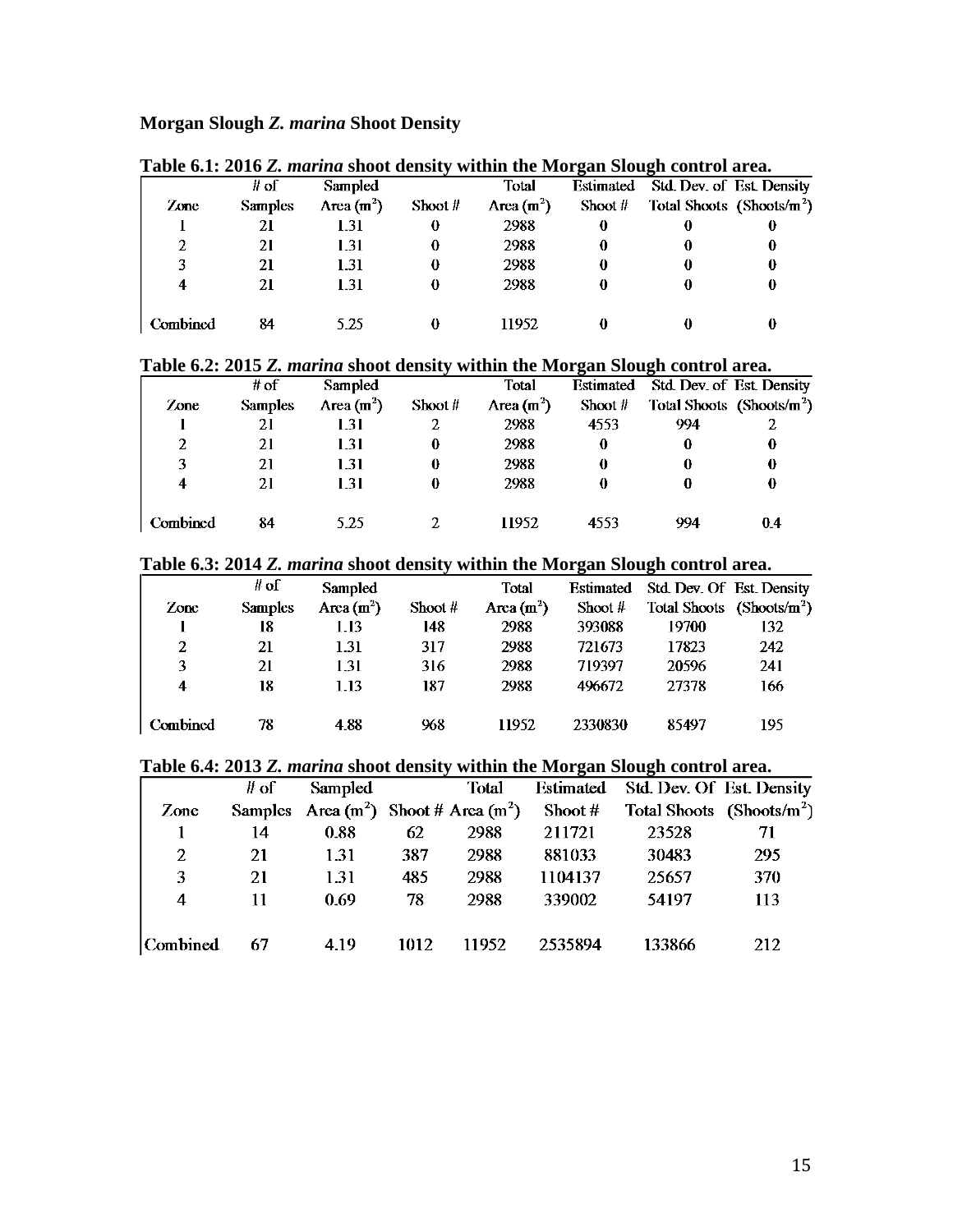### **4) COMPARISONS BETWEEN YEARS**

#### **4.1) Eelgrass Extent**

In 2013, there were 35 discrete patches of *Z. marina* in the Salt River. Within these patches, there were an approximate total of 388 individual *Z. marina* shoots. In 2016, there were 14 discrete patches of *Z. marina* in the Salt River. Within these patches, there were an approximate total of 80 individual *Z. marina* shoots. In 2013, the total length of continuous *Z. marina* beds in the Salt River was 2,053 meters. In 2016, the total length of continuous *Z. marina* beds in the Salt River was 2,215 meters.

### **4.2) Percent Cover**

*Z. marina* percent cover in the Salt River was significantly higher in zones 1 and 4 in 2016 than it was in 2013 (p = 0.04, 0; t = 2.15, 1.56, df = 41, 35). Salt River *Z. marina* percent cover in zones 2 and 3 did not differ significantly between 2016 and 2013 ( $p =$ 0.23, 0.12;  $t = 1.21$ , 1.56;  $df = 56$ , 60).

### **4.3) Density**

*Z. marina* shoot density in Salt River was significantly higher in zones 3 and 4 in 2016 than it was in 2013 ( $p = 0.04$ , 0.02;  $t = 2.14$ , 2.34; df = 54, 41). Salt River *Z. marina* shoot density in zones 1 and 2 did not differ significantly between 2016 and 2013 ( $p =$ 014, 0.86;  $t = 2.15$ , 1.21;  $df = 41$ , 61).

#### **4.4) Non-Native Eelgrass**

In 2013, eight shoots of *Z. japonica*, the non-native eelgrass, were found in one patch in the Salt River. The GPS location of the patch was 40°37'7.20"N, 124°18'56.34"W. *Z. japonica* was not observed in the Morgan Slough control area. *Z. japonica* was not found in the Salt River or Morgan Slough in subsequent years.

#### **4.5) Photo Documentation**

Photographs and GPS waypoints were taken at each transect marker every 78 meters along the Salt River project and Morgan Slough control sites. The following sampling of photos was taken at the same locations in the Salt River in 2013 to 2016 and document *Z. marina* coverage pre and post-construction. Photos of each transect were taken in 2016 and have been submitted to Doreen Hansen at the Humboldt County Resource Conservation District. The following photos are taken at the beginning of the slough entrance and moving upstream. The captions for each photograph include the abbreviations as follows: Salt River (SR), transect number (T#), and compass bearing  $($ #°).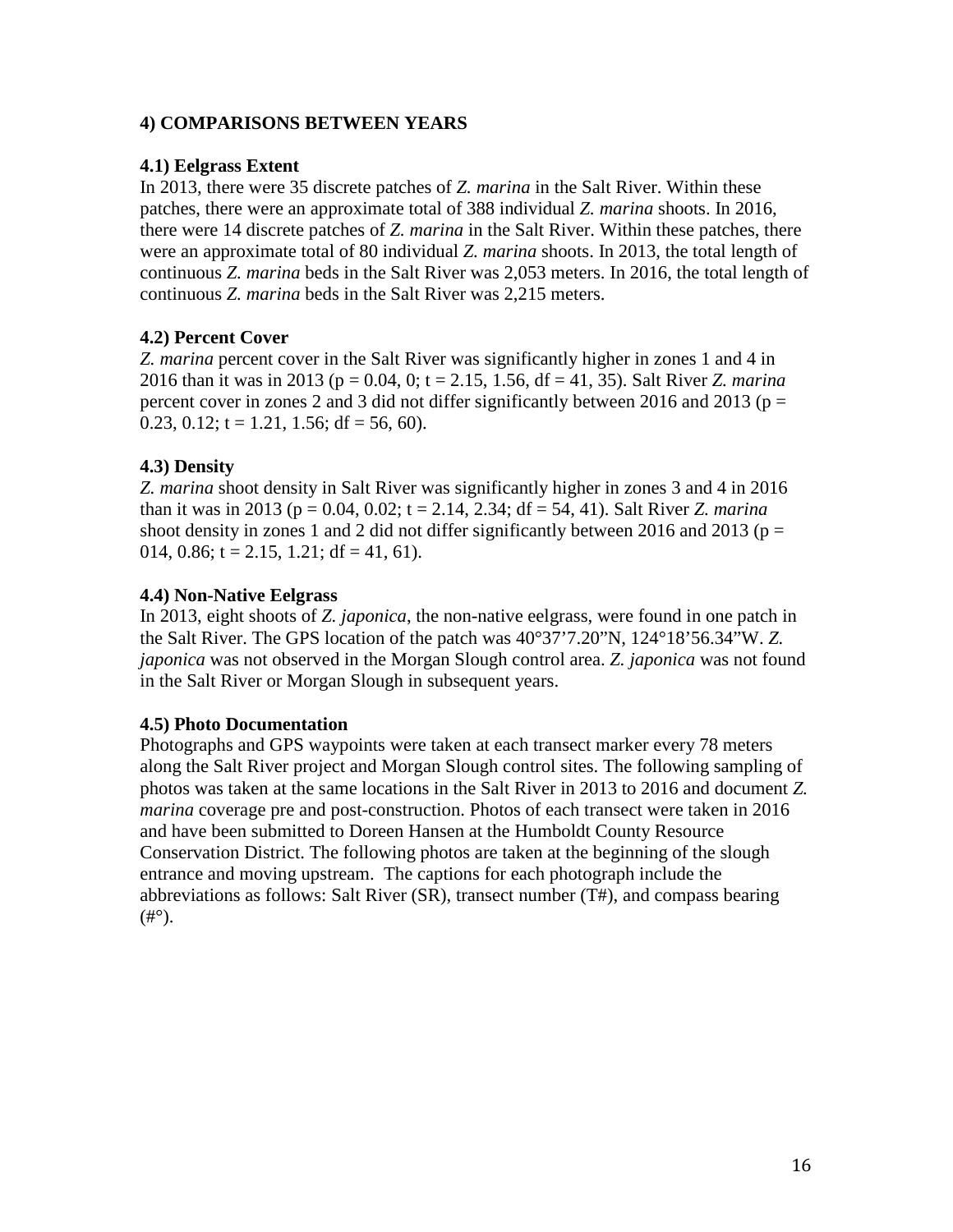# **SR, T14, 70° 2016 SR, T14, 85°**









**SR, T17, 30° 2016 SR, T17, 95°**



**SR, T18, 6° 2016 SR, T18, 28°**

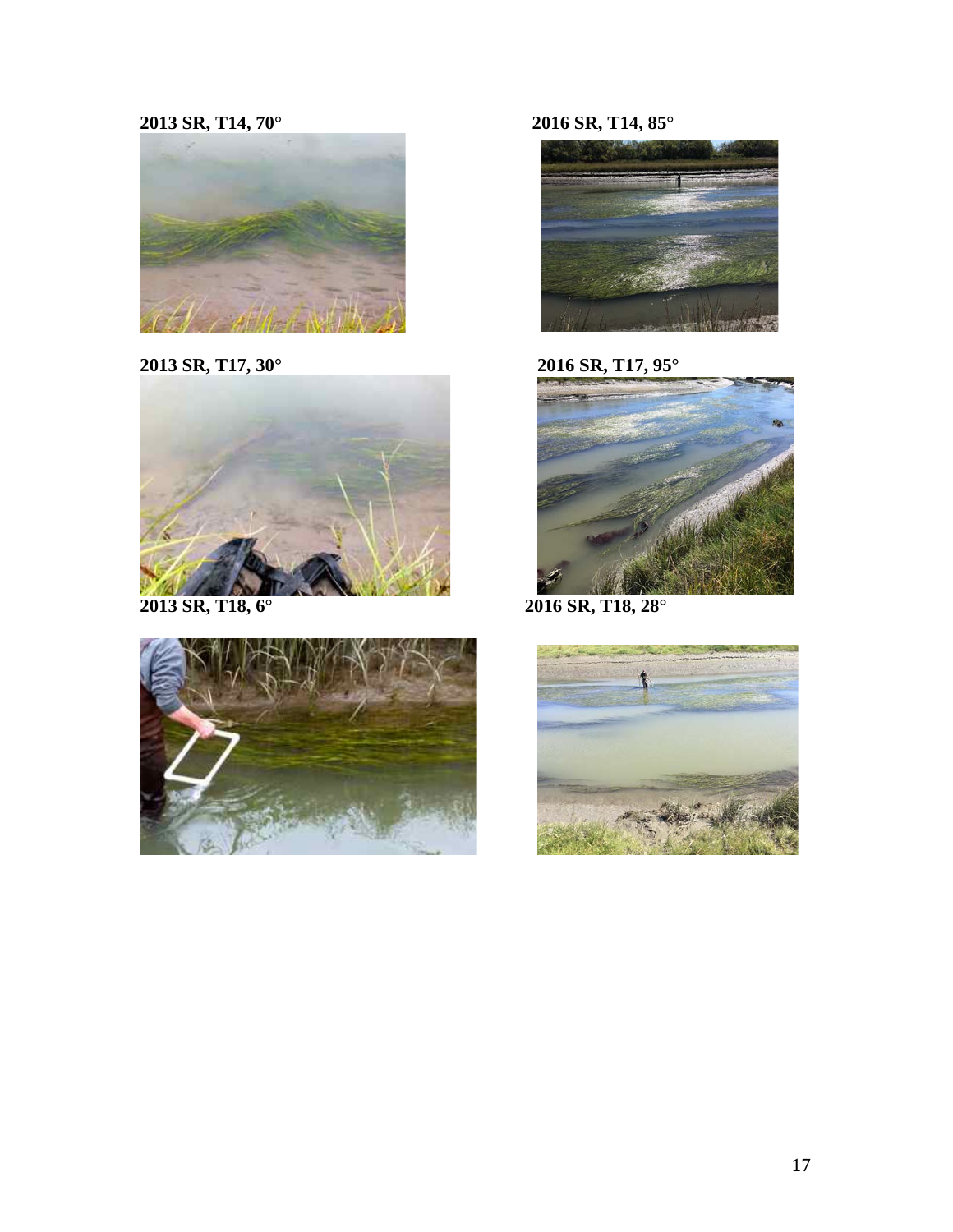### **5) DISCUSSION**

#### **5.1) Eelgrass Extent**

The total combined area of *Z. marina* in both continuous beds, and discrete eelgrass patches in 2013 was 1.06535 acres. Of that total area, 0.53 acres of *Z. marina* were excavated in 2013. The success criterion states:

*"within three years of completion of the project (both phases), the entire preconstruction eelgrass area plus the restored areas suitable for eelgrass recruitment shall have an extent of vegetative cover equal to at least 1.2 times the impacted area and have an average density equal to the pre-construction average density" (California Coastal Commission special conditions for CDP 1-10-32-Eelgrass).*

The impacted area was 0.53 acres; 1.2 times 0.53 acres is 0.64 acres. The total combined *Z. marina* extent for 2014 was 1.06899 acres; the total acreage increased by 102% or a 2.02 times increase from the impacted area. Therefore, the success criterion of 1.2 times increase in *Z. marina* coverage was achieved in 2014. The total combined *Z. marina*  extent for 2015 increased further to 1.08 acres, yielding a total acreage increase of 104% or a 2.04 times increase from the impacted area. The total combined *Z. marina* extent for 2016 increased further to 1.15 acres. Between 2013 and 2016, there was a total acreage increased by 117% or a 2.16 times increase from the impacted area. Acreage calculations are based on detailed surveys of previous and existing *Z. marina* continuous beds and discrete patches as described in detail in the methods section.

#### **Percent Cover and Density**

In 2016, average percent cover and density were both higher in the project area than in all previous years. When comparing *Z. marina* percent cover and shoot density between years, Zone 4 is the area least affected by excavation activity. All of Salt River eelgrass zones 1 through 4 in the 2013 pre-construction survey are contained within Zone 4 in the 2014 and 2015 surveys. In 2013, Zone 1 was not part of the channel and Zones 2 and 3 were heavily impacted by excavation activities. *Z. marina* occurring in zones 1-3 postconstruction are novel recruitment.

#### **5.2) Salt River Percent Cover**

Comparing the Salt River *Z. marina* average percent cover between 2013 and 2014 indicates a decrease in percent cover of 81% following excavation activities. Between 2014 and 2015, *Z. marina* percent cover increased by 483%, indicating a substantial recovery in one year. Between 2013 and 2015, *Z. marina* percent cover in the Salt River increased by 11.7%. Therefore, the project has reached the percent cover criteria goal of being equal to pre-construction percent cover. Between 2013 and 2016, *Z. marina* percent cover in the Salt River increased by 33%.

#### **5.3) Salt River Shoot Density**

Comparing the Salt River *Z. marina* average density between 2013 and 2014 indicates a 69% decrease in shoots/m<sup>2</sup> following excavation activities. Between 2014 and 2015, *Z.*